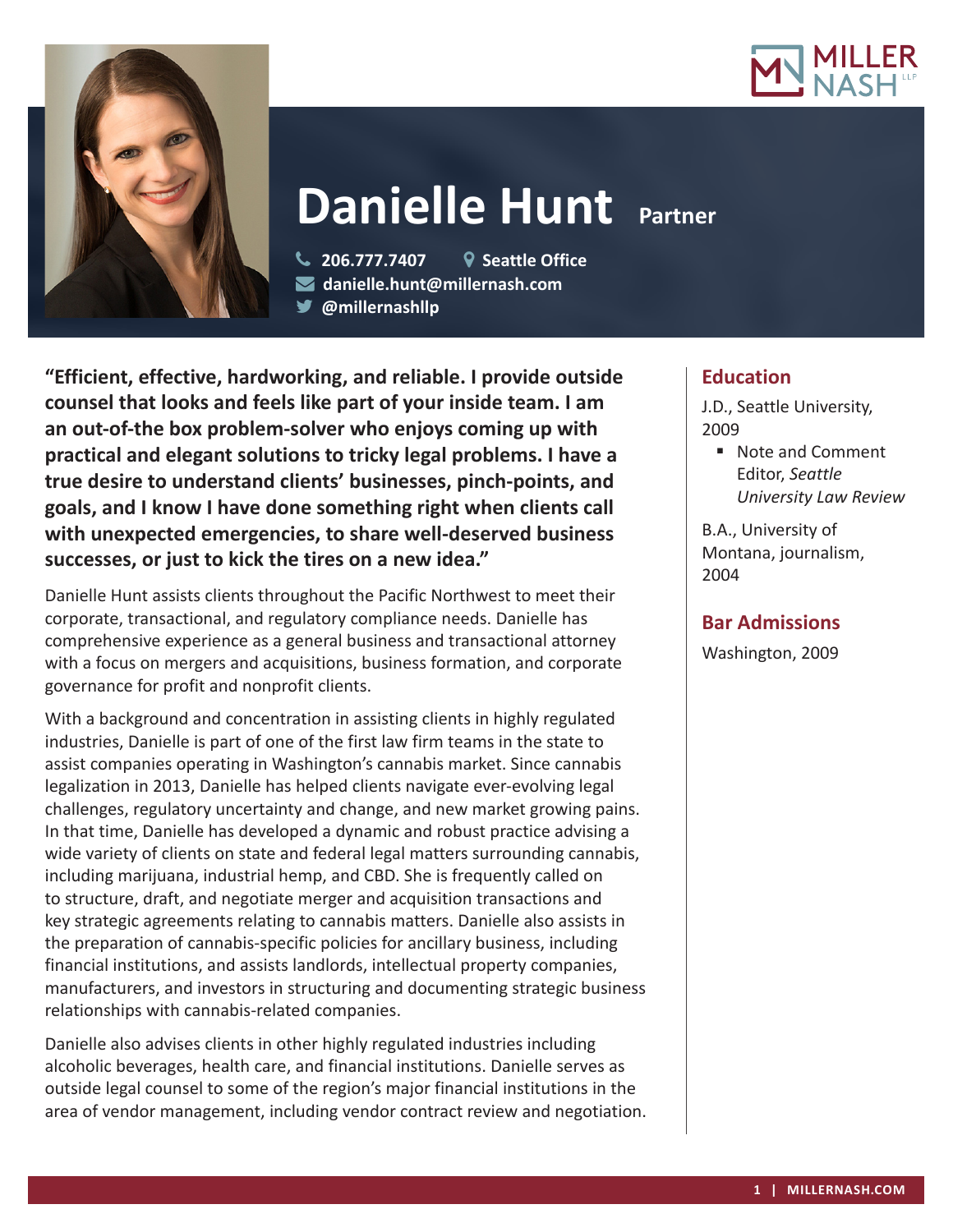

## **Professional Activities**

- King County Bar Association, member
- Washington State Bar Association, member
- American Bar Association, member

## **Representative Experience**

#### **Cannabis—Mergers & Acquisitions**

- Represented company in multimillion-dollar merger of a management service company with and into a multistate operating cannabis company. Negotiated, drafted, and closed complex transaction on an abbreviated timeframe.
- Represented local cannabis retailer in acquiring additional cannabis retail license. Structured and negotiated transaction involving complex regulatory compliance issues and acquisition of real estate.
- Represented seller in the sale of a western Washington cannabis retail business. Structured, negotiated, and documented multimillion-dollar transaction which included multiple retail locations, the sale of real estate, and the transfer of leasehold interests.
- Represented seller in the sale of a Snohomish County, Washington cannabis producer and processor business. Structured and drafted transaction documents and successfully navigated related regulatory issues surrounding seller financing. Also handled related transfer and documentation of updated lease.
- Represented seller parties in multi-party and multi-step sale of producer and processor business and related equipment, including documentation of complex intellectual property licensing agreement.
- Represented buyer in multi-step sale transaction involving sale of equipment and leasehold interest of cannabis producer/processor, including an option agreement covering potential later purchase of cannabis license. Representation also included advice and guidance related to licensing status and ongoing regulatory enforcement action relating to license.
- Served as local Washington State counsel for buyer in complex, multimillion-dollar reserve takeover of publicly traded cannabis company. As local counsel, representation included handling of state specific due diligence and Washington specific representations and warrants from seller.
- Represented Washington cannabis-related company in regard to partnership dispute and related redemption of ownership interests. Representation included structuring and drafting of complex redemption agreement.

### **Cannabis—Regulatory**

- Represented cannabis producer in seizure of packaging materials by U.S. Customs and Border Patrol. Assisted with the successful return of seized packaging materials and avoidance of fines.
- Represented numerous parties in navigating regulatory issues involving ownership of cannabis-related businesses, including the structuring, drafting, and vetting of documents with regulators to effect future transfer of ownership interests.
- Assisted client in responding to regulatory inquiry regarding "true party of interest" matter. Successfully handled communication and factual background documentation, leading to "no-action" determination by agency.
- Assisted in successful petition to appoint a general receiver over cannabis producer/processor company, including handling of and interface with Washington State regulators regarding issues relating to receiverships of cannabis companies.
- Reviewed cannabis company website, product descriptions, and labels for compliance with Washington State law and potential U.S. Food & Drug Administration compliance issues.
- **Provide guidance and assistance to multiple cannabis companies in review of product labels and other** descriptive information for compliance with Washington laws and regulations.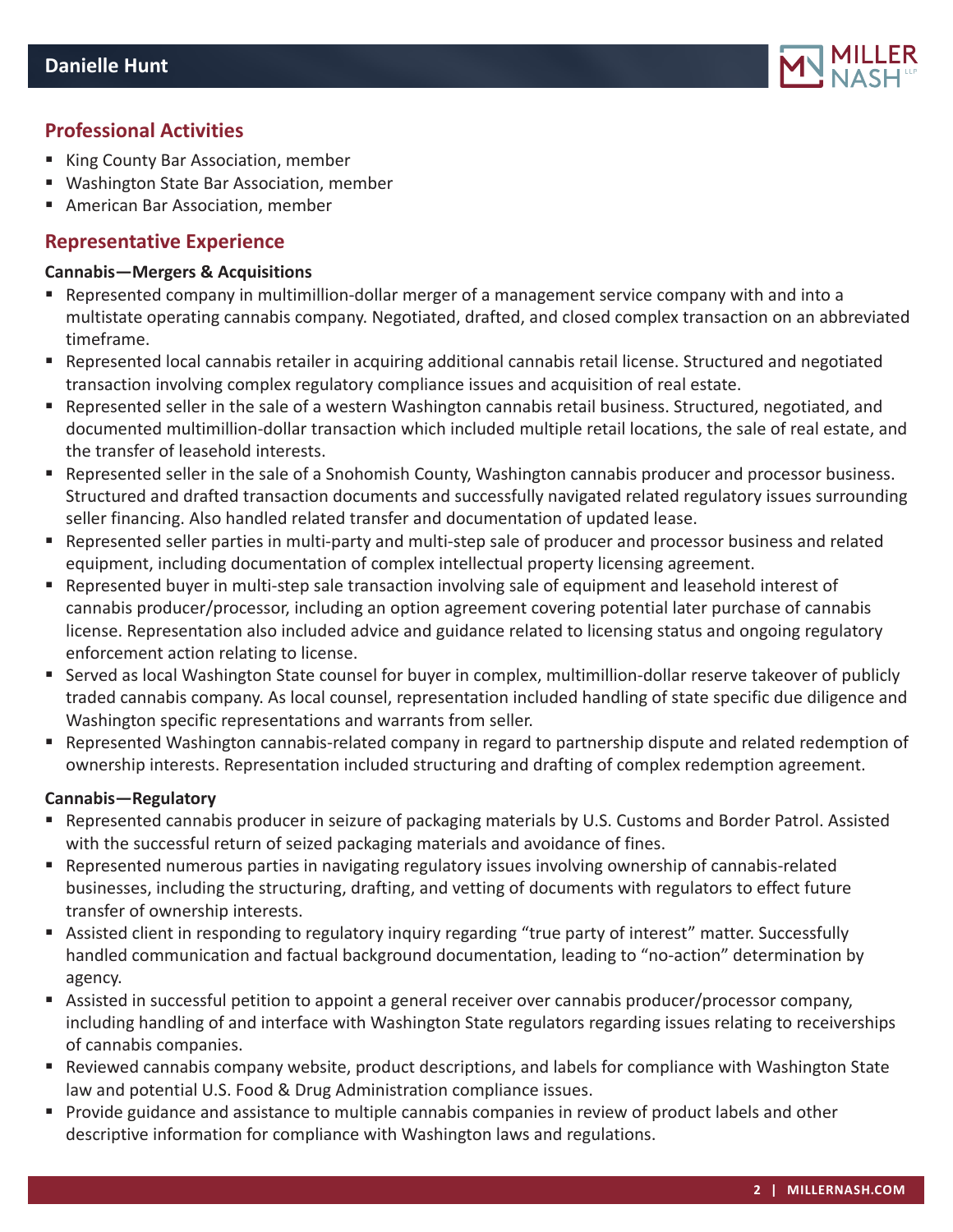

- Regularly provide guidance to clients relating to issues surrounding shipping, import, and export of hemp and hemp-derived CBD, including communications with the United States Postal Service.
- Assist clients engaged in growing and processing of hemp and processing and sale of related CBD products. Representation includes ongoing regulatory guidance and support relating to changing legal developments and guidance to support current business operations in light of legal and regulatory uncertainty.
- **Provided guidance to cannabis companies on legal issues surrounding drift of pesticides from neighboring** properties to cannabis crops.
- Provided regulatory guidance with respect to marketing activities and event participation for cannabis companies and related intellectual property companies. Representation included review and guidance with regard to advertising content, use of social media, advertising placement, permitted events, permitted event locations, and permitted event activities.

#### **Cannabis—Strategic Agreements**

- Assisted in structuring and drafting management services agreements, including providing counsel involving regulatory rules and restrictions relating to ownership and control.
- **Drafted and structured loan agreements between Washington cannabis companies and lender, including** reviewing communications with Washington State regulators and requesting revision of loan agreements.
- **•** Regularly provide regulatory compliance counsel in connection with structuring of strategic relationships between Washington State cannabis companies, including cannabis purchasing agreements and toll processing agreements.
- Formed and oversaw a team of Miller Nash attorneys to provide contract overflow assistance to online cannabis company in Washington State to cover internal personnel gap.
- Participated in team representing cannabis companies in multimillion-dollar fundraising efforts, including assisting with preparing investor risk disclosures specific to Washington State regulatory requirements and federal legality issues.

#### **Cannabis—Ancillary Businesses**

- Provide guidance to financial institutions considering expansion of services to cannabis-related businesses, including preparation of internal policies and procedures relating to provisions of services to cannabis industry participants and reviewing and revising cannabis-specific customer agreements and related documents.
- **Provided regulatory guidance and advice to online service provider relating to software compliance platform** and solution for financial institutions providing services to cannabis companies.

#### **Alcoholic Beverages**

- Member of regulatory team that assisted client in successfully navigating licensing, permitting, and compliance issues relating to opening of experiential brewery facility.
- Assisted client in researching and understanding U.S. alcoholic beverage shipping regulations and compliance issues throughout the United States and developed shipping strategies to meet their business goals.
- Provided preliminary assistance to seller in the structure and negotiation of potential multimillion-dollar sale of Washington State winery. Representation included counsel, guidance, and coordination of due diligence efforts.
- Advised multiple beverage clients on legal status regarding hemp and CBD-infused alcoholic beverages, and assisted clients in strategizing potential production of the same.
- Represented purchaser in the negotiation and documentation of transaction to purchase a western Washington micro-brewery.

#### **General Business Transactions**

**•** Represented Pacific Northwest nonprofit organization in affiliation with another local nonprofit.